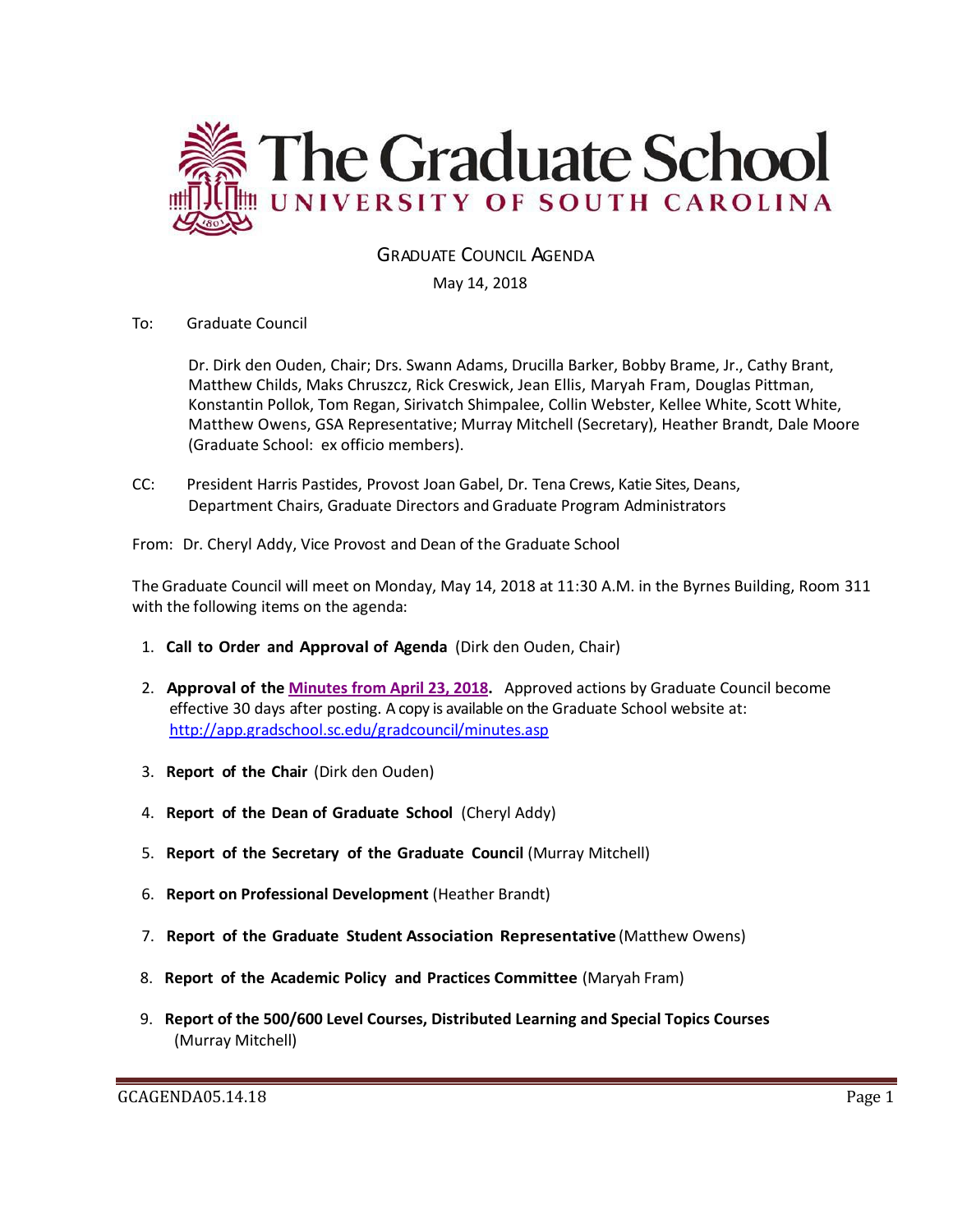This report is presented to Council for informational purposes only; no action is necessary.

### **500/600 Level Courses**

**ANTH 518** (3) Visual Cultures (Course Change Proposal: Fall 2019) **ITEC 584** (3) Hospitality and Tourism Technology (Delete Course; Fall 2019) **ELCT 533** (3) System Health Management (New Course Proposal: Fall 2018) **EMCH 550** (3) Introduction to Nuclear Safeguards (New Course Proposal: Fall 2018)

### **Distributed Learning Proposals**

**EDEX 643** (3) Social/Emotional Development and Guidance for Young Children with Developmental Delays (New Course Proposal: Spring 2018).

### **Special Topics Courses**

**BADM 790** (3) Recruitment (Fall 2018) **BADM 790** (3) Strategic Dealmaking (Summer 2018) **EDFI 845** (3) Qualitative Case Study (Fall 2018) **EDUC 632** (1 or 3) Essential Topics in Applied Behavior Analysis (Summer 2018) **ENHS 793** (3) Bioinformatics and Computational Biology (Fall 2018) **EXSC 555** (3) Principles of Neurorehabilitation (Fall 2018) **SOWK 768** (3) Professional Development-Bridge

## 10. **Associate Graduate Faculty Nominations** (Murray Mitchell)

| Name:    | Steven D. Smith (PhD)     |
|----------|---------------------------|
| Program: | Anthropology              |
| Term:    | Spring 2018 - Spring 2024 |

### 11. **Fellowships and Scholarships Committee** (Scott White)

### 12. **Report of Science, Math, and Related Professional Programs Committee** (Rick Creswick)

Below is a list of proposals reviewed by the Committee. Each curricular action can be viewed at this Public Agenda review site:

<https://www.sc.edu/programproposal/agenda/?id=48&code=GCO>

At this Public Agenda link, the individual proposals are not live-linked, but agenda items are listed in alphabetical order. To view the full proposals, GC members and Committee Chairs still need to go to the Committee Review site, and filter for "Committees", then for the "Committee" called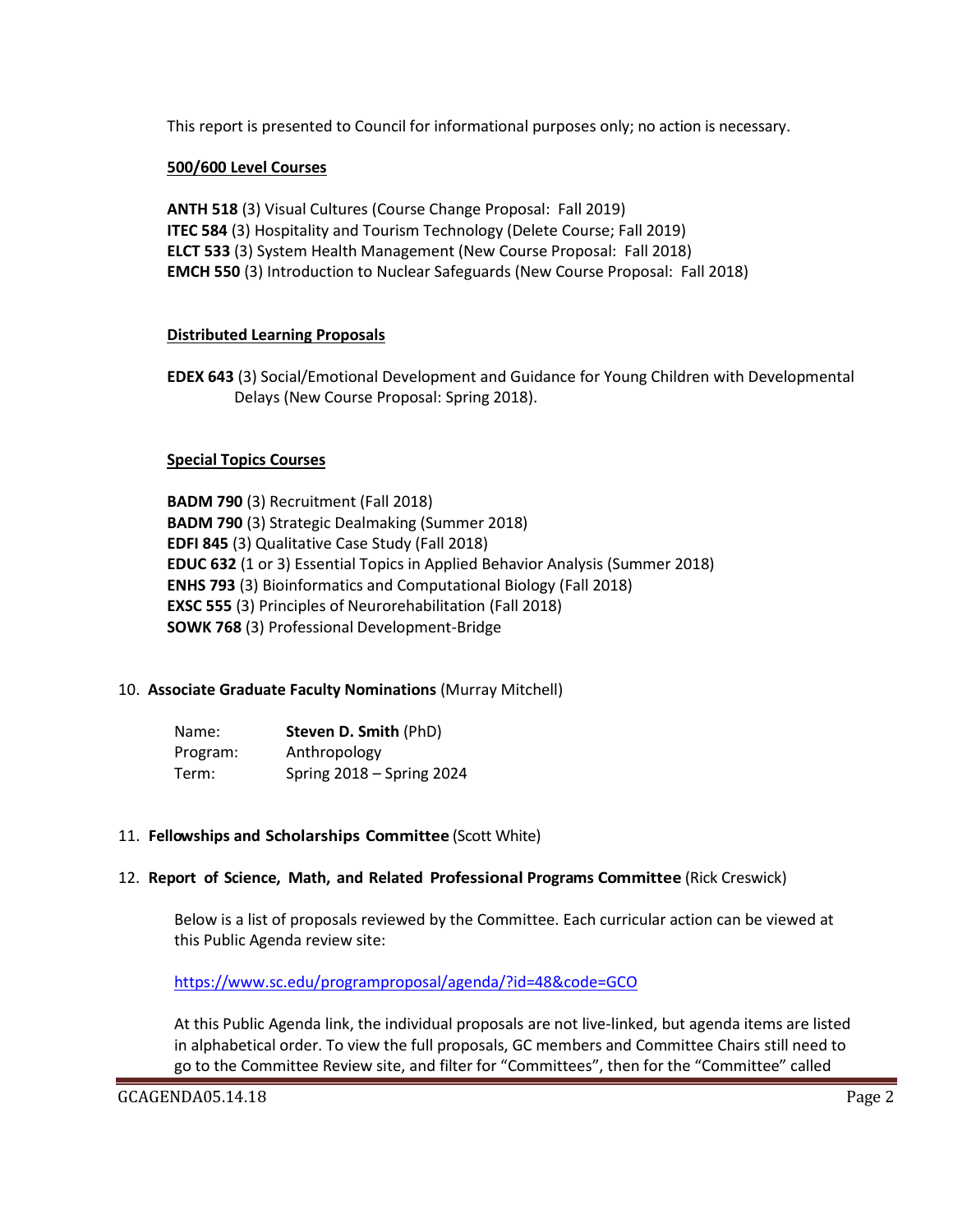"Added to Grad Council agenda."

- **BIOS 770** (3) Applied Longitudinal Data Analysis, Public Health, CCP: Fall 2019
- **BIOS 780** (3) Introduction to Quantile Regression, Public Health, CCP: Fall 2018
- **BIOS 808** (3) Environmetrics, Public Health, CCP: Fall 2019
- **BIOS 815** (3) Generalized Linear Models, Public Health, CCP: Fall 2019
- **NURS 734** (3) Conceptual Basis of Health Systems, Nursing, CCP: Fall 2019
- **PUBH 725** (5) Quantitative Methods for Public Health Practice; Public Health, NCP: Fall 2018
- **PUBH 726** (3) Quantitative Methods for Public Health Practice; Public Health, NCP: Fall 2018
- **PUBH 730** (3) Public Health Systems, Policy, and Leadership, Public Health, NCP: Fall 2018
- **PUBH 735** (4) Practical Applications of Public Health Planning, Public Health, NCP: Fall 2018

# 13. **Report of the Humanities, Social Sciences, Education, and Related Professional Programs Committee** (Cathy Brant)

Below is a list of proposals reviewed by the Committee. Each curricular action can be viewed at this Public Agenda review site:

## <https://www.sc.edu/programproposal/agenda/?id=48&code=GCO>

At this Public Agenda link, the individual proposals are not live-linked, but agenda items are listed in alphabetical order. To view the full proposals, GC members and Committee Chairs still need to go to the Committee Review site, and filter for "Committees", then for the "Committee" called "Added to Grad Council agenda."

- **EDEL 701** (3) Culturally Sustaining Pedagogy for the Elementary Classrooms, Education, NCP: Summer 2018
- **MGSC 792** (3) Advanced Statistics for Business and Economics, Business, CCP: Fall 2019
- **PSYC 716** (3) Selected Topics in Psychoeducational Evaluation, Arts and Sciences, CCP: Fall 2019
- **SOWK 701** (3) Professional Development Bridge, Social Work, NCP: Summer 2018

## 14. **Report of the Grievances, Appeals and Petitions Committee** (Swann Adams)

- 15. **Other Committee Reports**
- 16. **Old Business**
	- Progression update of discussion surrounding "transfer credits" language
	- Mental Health Liaison Training